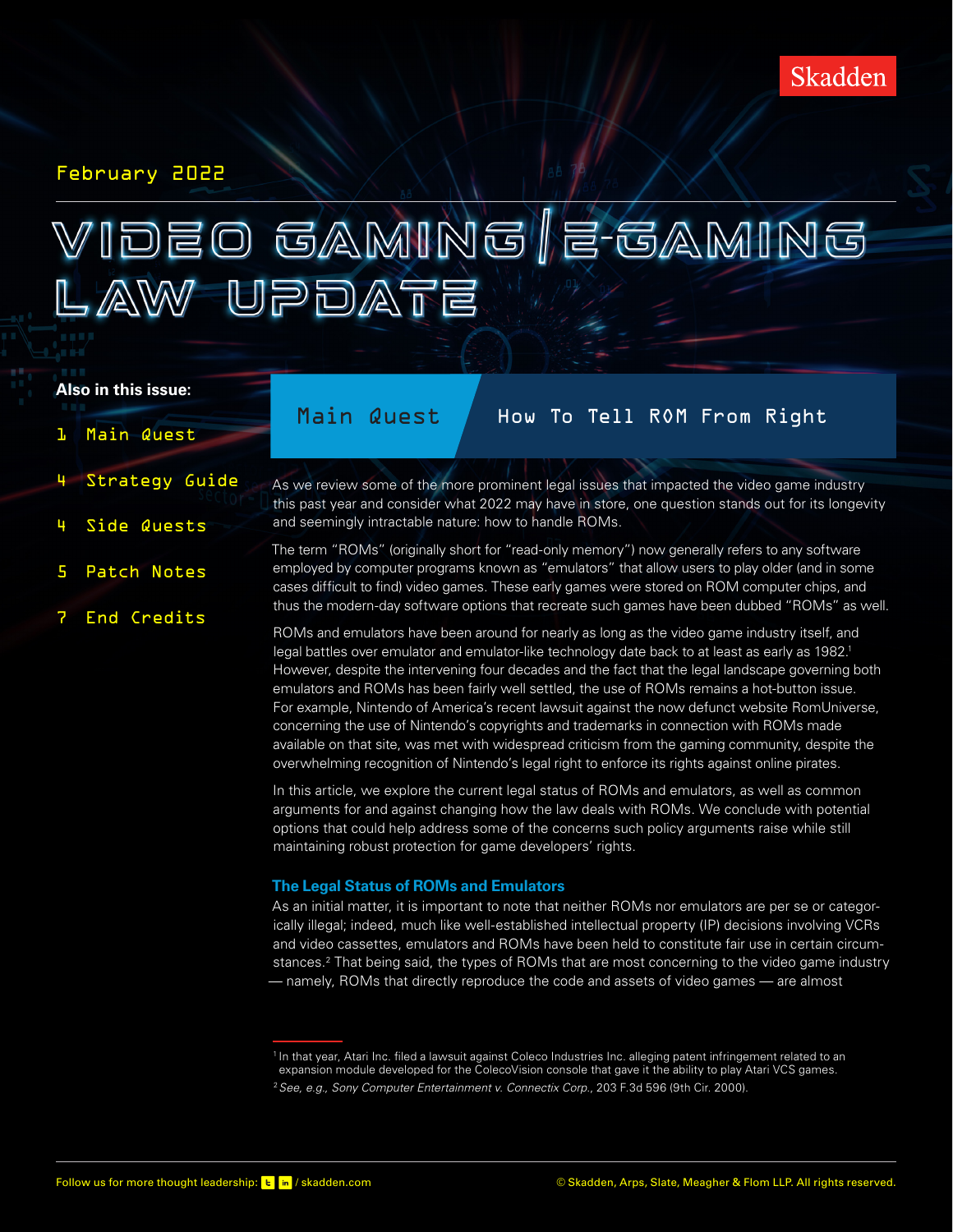

universally recognized to constitute infringement.3 These are the ROMs that present the greatest potential market impact for video game developers, and the ones that companies like Nintendo focus on most when pursuing legal action.

This is not to say, however, that even video game ROMs may never be used legally. For example, in connection with the Copyright Office's triennial rulemaking procedure under the Digital Millennium Copyright Act (DMCA), the Librarian of Congress has promulgated a number of exemptions to the DMCA that permit certain institutions — such as museums, libraries and archives — to store and access specific categories of video game software in connection with their educational or preservation activities. While these exemptions currently only apply to certain types of games (primarily games that previously required third-party verification to play, and have since had their servers shut down) and allow only for local gameplay (which drastically limits both the number and categories of people who can access such games), they provide a legal means to using certain video game ROMs.4

#### **Policy Arguments Regarding ROMs**

Despite the fact that the widespread use of ROMs is recognized by many as likely infringing game creators' rights, enforcement efforts against ROMs are — not surprisingly — unpopular in the gaming community. Those opposed to such enforcement efforts often advocate for a change in the law based on policy considerations, but the issues are not nearly as cut-and-dried as they contend.

One of the most prominent arguments in favor of changing the law to allow more widespread use of ROMs is that the preservation and historical study of video games requires the use of ROMs. There are many unique features of video games that set them apart from other forms of artistic expression and provide support for this argument. For instance, many historical video games are fixed in a medium that is easily corruptible or

prohibitively expensive to access, and ROMs provide a way to preserve such games in a more stable and easily accessible format. Further, unlike literature or "traditional" visual media that has a substantial body of materials in the public domain that can be freely accessed and utilized, the history of video games is far more recent, and true "public domain" software and freeware are more difficult to find. Accordingly, proponents argue, ROMs are necessary to allow for the preservation, historical documentation and study of video games.

The main counterpoint to the foregoing policy argument is that the DMCA exceptions to enforcement are largely ignored, as is the fact that educational institutions and museums do provide students and visitors access to historical video games. While there may be issues in terms of the breadth or equity of access (for example, the DMCA exceptions do not permit for online access, meaning that in most cases one must be a member of such institutions to access their archives), such issues concerning scope have little bearing on whether the system should be overhauled entirely. Further, while it is undoubtedly true that providing easier, legal access to ROMs would permit more people who are interested in the study and history of video games to explore these interests, such a group is likely far overshadowed in size by those who would use such access for noneducational purposes (*i.e*., gameplay), thus potentially hurting the market for classic video games.<sup>5</sup>

Another frequently asserted justification for permitting ROMs and emulators is to provide greater game access to people who otherwise may not be able to enjoy them. For example, while a game studio may not have the resources or interest in translating a game for a foreign market, a dedicated "modder" (*i.e*., an individual who modifies software or code) could create a ROM that translates the game into their local language, providing players worldwide with access to an otherwise geographically or language-restricted game.<sup>6</sup> Similarly, in areas where gaming consoles are prohibitively expensive for the majority of the population, ROMs may allow players to access games without

<sup>3</sup>Indeed, in the recent case Nintendo brought against RomUniverse, the court held that there was no issue of material fact with respect to whether the use of ROMs — which recreated Nintendo's copyrighted video games — constituted copyright infringement, and that the website's use of Nintendo's trademarks in connection with such ROMs constituted trademark infringement. *See Nintendo of America, Inc. v. Storman*, Case No. CV 19-7818-CBM-(RAOx), ECF No. 75 (C.D. Cal. May 26, 2021).

<sup>4</sup>While the exceptions pertain only to the anti-circumvention procedures of the DMCA and thus do not explicitly impact whether the use of such ROMs violates the other portions of the Copyright Act, it is worth noting that in promulgating such exceptions, the Librarian of Congress has found that the excepted uses constitute fair use under Section 107 of the Copyright Act.

<sup>&</sup>lt;sup>5</sup>Indeed, in the Copyright Office's 2021 triennial rulemaking process, this was the reason given for declining to extend the DMCA exception for video games to online access. The Librarian of Congress determined that the proponents of such expansion had not shown that the benefits of access outweighed the potential risks to the market.

 $6$ It should be noted that there is an entirely different category of ROMs, also created by "modders," that significantly alter or change elements of an existing game, rather than merely recreating or translating it. Such "mods" or "ROM hacks" are outside the scope of this article but present their own unique legal questions and concerns, most notably to what extent they may be considered transformative works and thus subject to a fair use defense.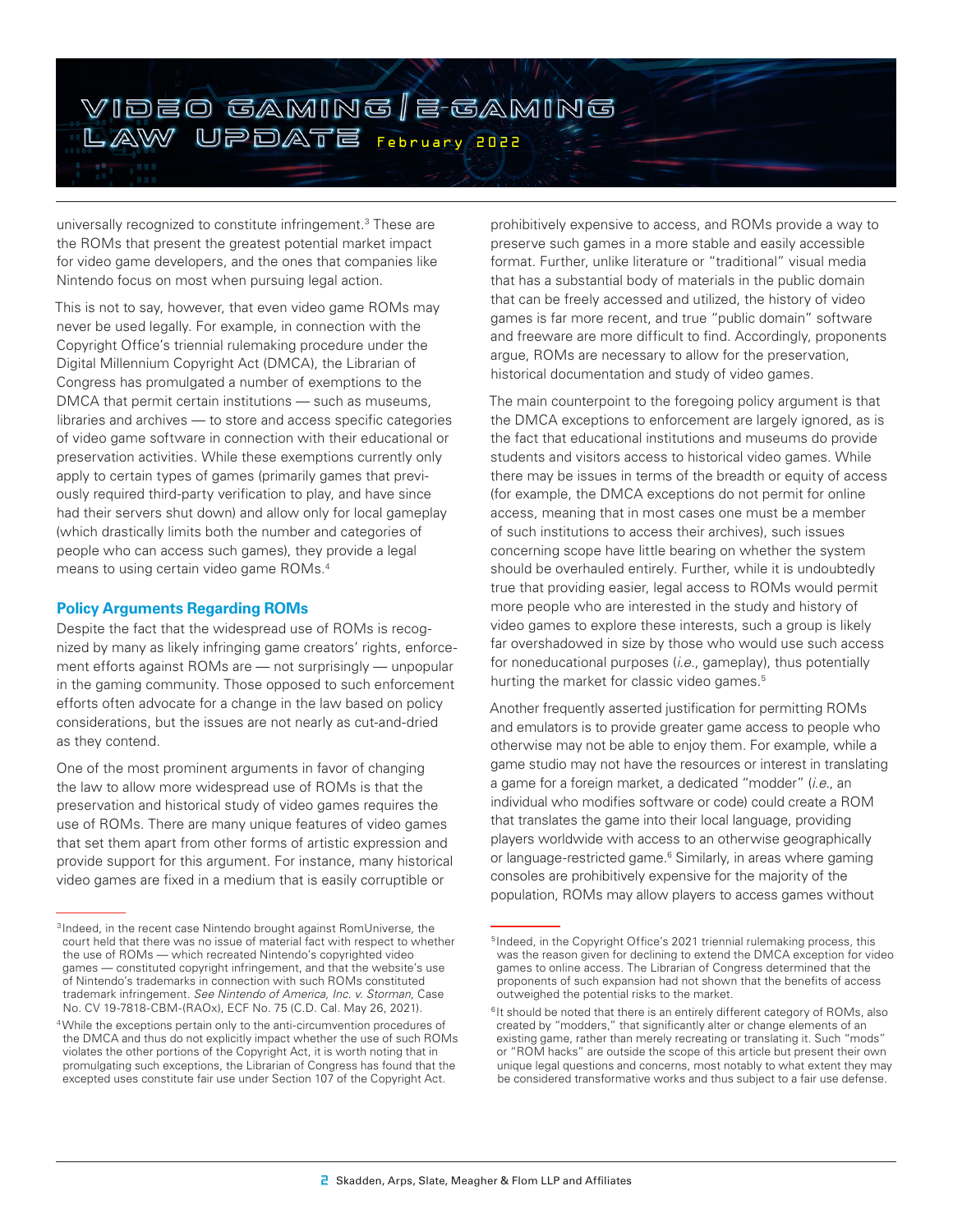

a material impact on the realistic market for purchasing those games (since, according to this argument, those players would not have had the means to purchase the game in the first place). In this way, a ROM website is argued to be like an online public library, where users can borrow titles without needing to have purchased the physical hardware to play those titles.

Again, however, the counterpoint is that such a justification ignores the potential downsides of such an arrangement. For instance, while a game studio may not have any immediate plans to localize its game to other regions, it may in the future, and the potential market for such localization could be significantly harmed if a modder with more time to dedicate (or less concern for accuracy or player experience) gets there first. To cite a notable real world example, the official versions of the Japanese role-playing games Final Fantasy II and III were not localized for English-speaking markets until 15 and 16 years, respectively, after their original releases in Japan.<sup>7</sup> Similarly, as with the historical preservation argument discussed above, it is questionable whether the portion of individuals who truly would not otherwise have access to games would outweigh that of (or approximate the number of) individuals who chose to access games through ROMs versus other official means simply as a matter of preference or convenience.

Finally, proponents of ROMs and emulators often argue that rather than negatively impacting the market for classic games, the existence of ROMs has kept the community's interest in classic games alive, thus paving the way for successful business opportunities like the SNES Classic and the PlayStation

Classic. Further, they argue that certain classic games being sold by gaming companies actually rely on emulator software to operate, and thus gaming companies are simultaneously benefiting from and cracking down on emulators.

With respect to the first point, whether the presence of illegal ROMs has or has not increased the demand for classic games has little impact on whether such activities should be made legal.<sup>8</sup> The fact that some gaming companies have financially benefited from such behavior does not mean that others (or, indeed, those same companies) cannot enforce their rights against such behavior in the future. With respect to the second point, as noted above, emulator technology is not inherently illegal, and it makes sense that gaming companies would employ the same technology used by third parties to run classic games. The mere fact that both legitimate and illegitimate copies of a certain game run on the same technology does not in and of itself counsel in favor of legalizing the illegitimate versions. (Consider the parallel of the VCR and the existence of both legitimate and bootleg videos.)

As a final point, all of the above arguments in support of ROMs fail to take into account the potential damage done to other rights held by video game companies, such as trademark rights. Issues such as infringement caused by third parties using video game companies' marks to promote their own services, or dilution caused by video game companies' marks being associated with inferior ROM products, could cause significant harm if the use of ROMs became more widespread.

<sup>&</sup>lt;sup>7</sup> The games titled "Final Fantasy II" and "Final Fantasy III" in Englishspeaking markets were Final Fantasy IV and Final Fantasy VI as released in Japan, respectively.

<sup>&</sup>lt;sup>8</sup>This argument also presupposes that the interest in classic games was a result of the prevalence of ROMs, rather than the prevalence of ROMs being a result of an already-existing interest in classic games.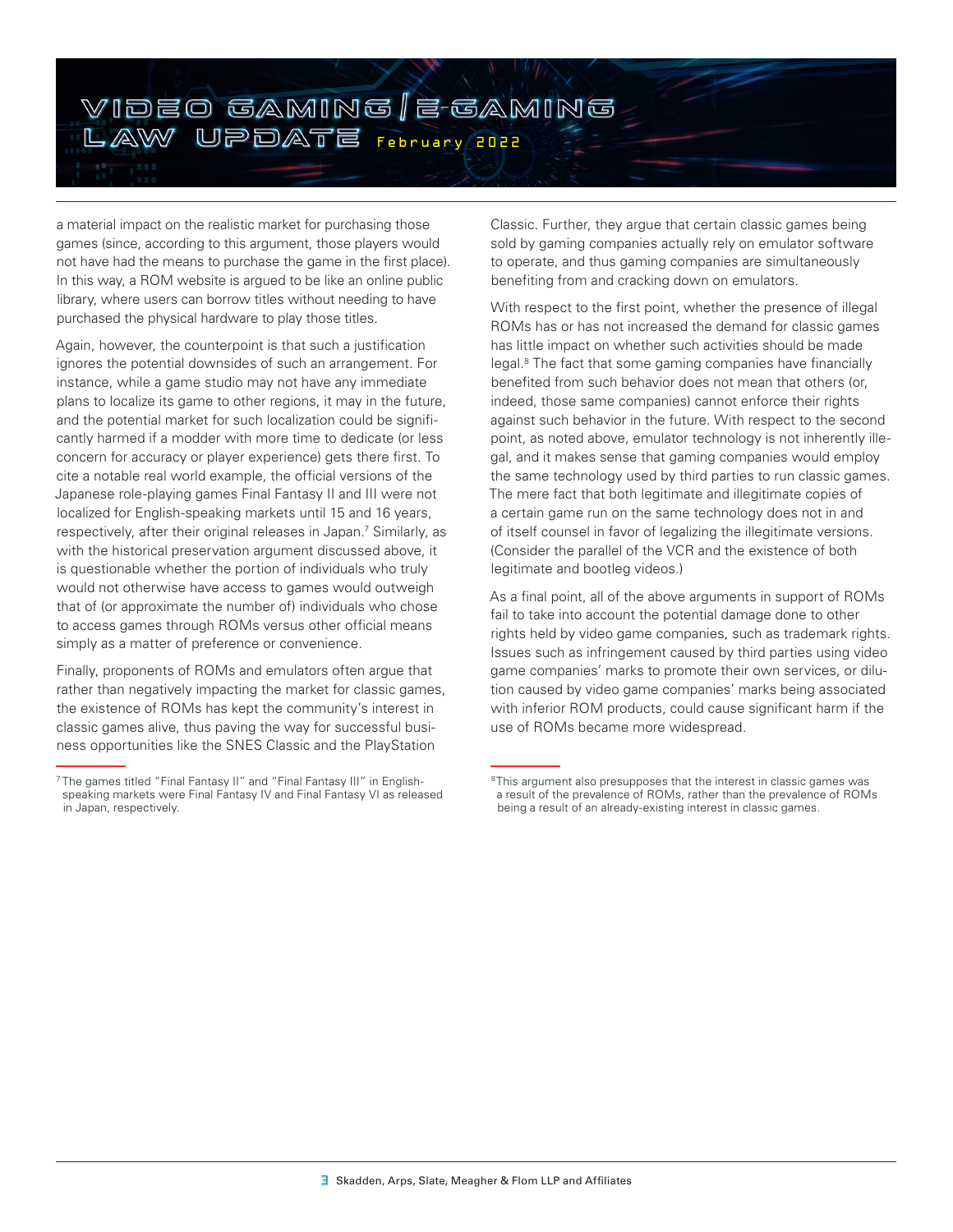# <span id="page-3-0"></span>VIDEO GAMING | E-GAMING LAW UPDATE February 2022

# Strategy Guide

Despite passionate proponents on both sides of the debate, there has been surprisingly little progress in developing frameworks for determining when ROMs should be considered permissible and when they are more problematic. While it seems that everyone believes the current system is not working, few can agree on what actually should be done. Below, we set forth a few proposals that could start a conversation about how to provide increased access to older video games without eviscerating game companies' valuable IP:

- The video game industry could take inspiration from the music industry's playbook and combat piracy with legitimate ROM "streaming" services. The video game industry has already seen great success with its forays into official releases of classic video games (*e.g*., the classic NES and SNES games Nintendo has made available on the Switch platform), and it is likely that many gamers would be willing to pay a monthly fee (or watch advertisements) in order to access a library of legal ROMs.
- The DMCA exemptions could be expanded to provide more access to the legal ROM libraries that already exist. While abuse is certainly a concern, educational and historical institutions could establish ways to permit online members to access a limited number of ROMs at a time, for a limited period of time (much like a public library does for other media, including in some instances physical copies of video games). The gaming industry could work with ROM advocates during the next triennial rulemaking (set to occur in 2024) to find a system that works for everyone.
- Proponents of ROMs could work with the video game industry to help identify works that may be suitable for "public domain" or "open source license" treatment. There may be games in a studio's library that the company has no interest in preserving itself, and it may therefore be open to providing them for free under certain conditions.

# <span id="page-3-1"></span>Side Quests

#### **Recent judicial decisions and enacted statutes or regulations that are likely to impact the video game industry**

#### **Apple's Motion To Dismiss in 'Loot Box' Gambling Suit Is Granted** (*Taylor v. Apple Inc.*, No. 20-cv-03906-RS (N.D. Cal. Jan. 4, 2022))

- In June 2020, a putative class action lawsuit was brought against Apple over alleged predatory practices regarding loot boxes — in-game rewards, often randomized, that can be purchased while playing a video game — in various games that are available for download on the Apple App Store.
- On August 8, 2021, Apple filed a motion to dismiss the amended complaint, arguing primarily that the plaintiffs — a mother and her minor son — had failed to adequately allege any claims against Apple, as Apple's only conduct as alleged in the complaint was making games developed by third parties available to consumers.
- On January 4, 2022, the U.S. District Court for the Northern District of California found in favor of Apple and dismissed the complaint with prejudice.
- The court found that the plaintiffs failed to demonstrate economic injury resulting from Apple's conduct, as players do not purchase loot boxes directly from Apple. Rather, they purchase virtual currency that can then be used to buy loot boxes in-game.
- The court rejected the plaintiffs' argument that Apple's conduct enticed consumers to "gamble" on loot boxes, because consumers obtain precisely what they pay for from Apple: virtual currency (which ultimately may or may not be used to purchase a loot box).
- The court also noted that any arguments regarding any harmful effects of loot boxes and the possibility of enticing gambling are better addressed by legislative rather than judicial remedies.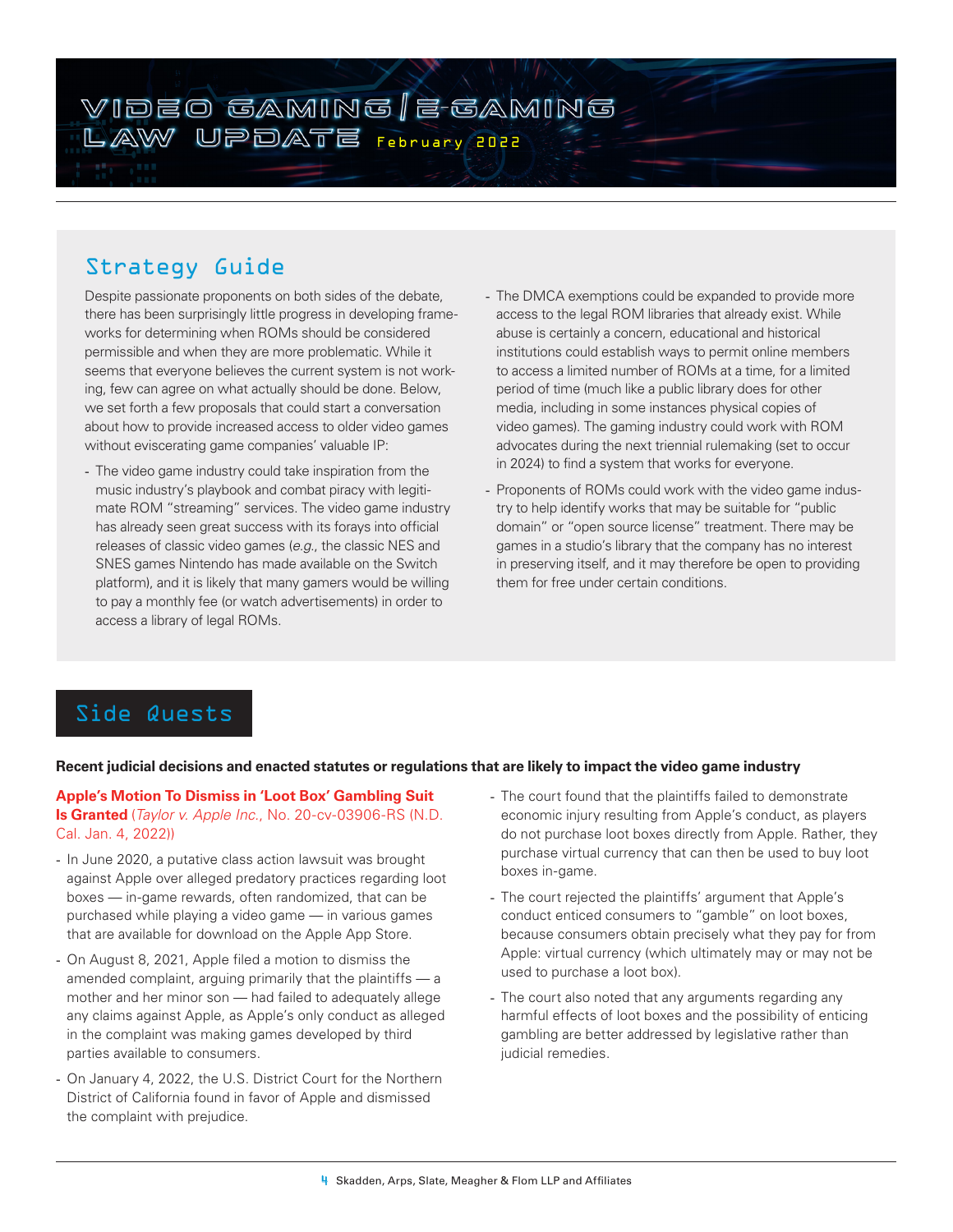

#### **UK Court Sides With Nintendo, Blocks Piracy-Enabling Sites** (*Nintendo Co. Ltd v. British Telecommunications PLC*, No. IL-2021-000083 (U.K. 2021))

- On December 17, 2021, in an oral decision, the High Court of Justice of England and Wales granted Nintendo's request for an injunction against websites that host pirated games.
- Nintendo successfully argued that such websites engaged in copyright and trademark infringement, and contributed to Nintendo's loss of sales and revenue.
- It is notable that the websites at issue do not host pirated games themselves but merely provide links to websites that do. The court was nonetheless persuaded by Nintendo's argument that providing these links "deliberately and in full knowledge" constituted copyright infringement.

#### **Terminal Reality's Patents Still Valid After Finding of Noninfringement** (*Infernal Technology LLC, Terminal Reality, Inc. v. Sony Interactive Entertainment*, *LLC*, No. 2:19-CV-00248-JRG (E.D. Tx. Dec. 7, 2021))

- Terminal Reality, Inc., a Texas video game developer, brought a suit against Sony, alleging that the PlayStation 3 and 4, as well the games Spider-Man and God of War, infringed on its patents covering graphics-rendering processes. In October 2021, a jury found that Sony did not infringe on these patents.
- Sony subsequently argued that Terminal Reality's patents should be invalidated under step one of the *Alice* test, arguing that the patents are directed to an abstract idea.
- The U.S. District Court for the Eastern District of Texas found that the patents should not be invalidated, holding that Sony "greatly oversimplifies the invention," and that it actually covers

"an innovative process" that allows "today's computers to achieve a result not previously available within the parameters of the art."

- Terminal Reality is still involved in litigation against other gaming companies concerning the patents at issue, so the Sony ruling may impact future litigation.

#### **Jury Finds No Infringement in Atari Redbubble Case**

(*Atari Interactive Inc. v. Redbubble Inc*., No. 4:18-cv-03451 (N.D. Cal. Nov. 4, 2021))

- In June 2018, Atari brought trademark and copyright infringement claims against the print-on-demand merchandise seller, Redbubble, alleging the company sold merchandise with images taken from some of its signature games, such as Pong and Asteroid.
- Around the same time, Atari brought similar suits against Zazzle, TeePublic and SunFrog, which all have similar business models to Redbubble. Those cases were either settled or resolved out of court.
- In response to Atari's claims, Redbubble argued that it is difficult for Redbubble to know if artists using their website have uploaded infringing work, despite having systems in place to manually review potentially infringing content.
- In November 2021, after less than a day of deliberation, a California jury found that Redbubble did not infringe any of Atari's intellectual property.
- On December 16, 2021, Atari filed an appeal with the U.S. Court of Appeals for the Ninth Circuit, and the briefing is scheduled to be completed by the end of May 2022.

# <span id="page-4-0"></span>Patch Notes

#### **New litigation filings and proposed legislation and regulations that may lead to important legal developments in the video game industry**

#### **Call of Duty Publisher Files Suit Over Cheat Codes**  (*Activision Publishing, Inc. v. EngineOwning UG*, No. 2:22-cv-00051 (C.D. Cal. Jan. 4, 2022))

- On January 4, 2022, Call of Duty publisher Activision brought a complaint against German corporations EngineOwning UG and CMM Holdings S.A. for various claims related to the defendants purportedly selling cheat codes that allow players to manipulate the Call of Duty games to their personal advantage.
- Activision claimed that creating, marketing, selling and distributing these cheat codes violates the anti-circumvention provisions of the DMCA, and that such conduct also interferes with and disrupts the contracts Activision has with its customers, which prohibit cheating.
- Activision alleges that the use of cheat codes impacts consumer confidence in its products and leads to a loss of revenue for the publisher as noncheating players elect to quit matches.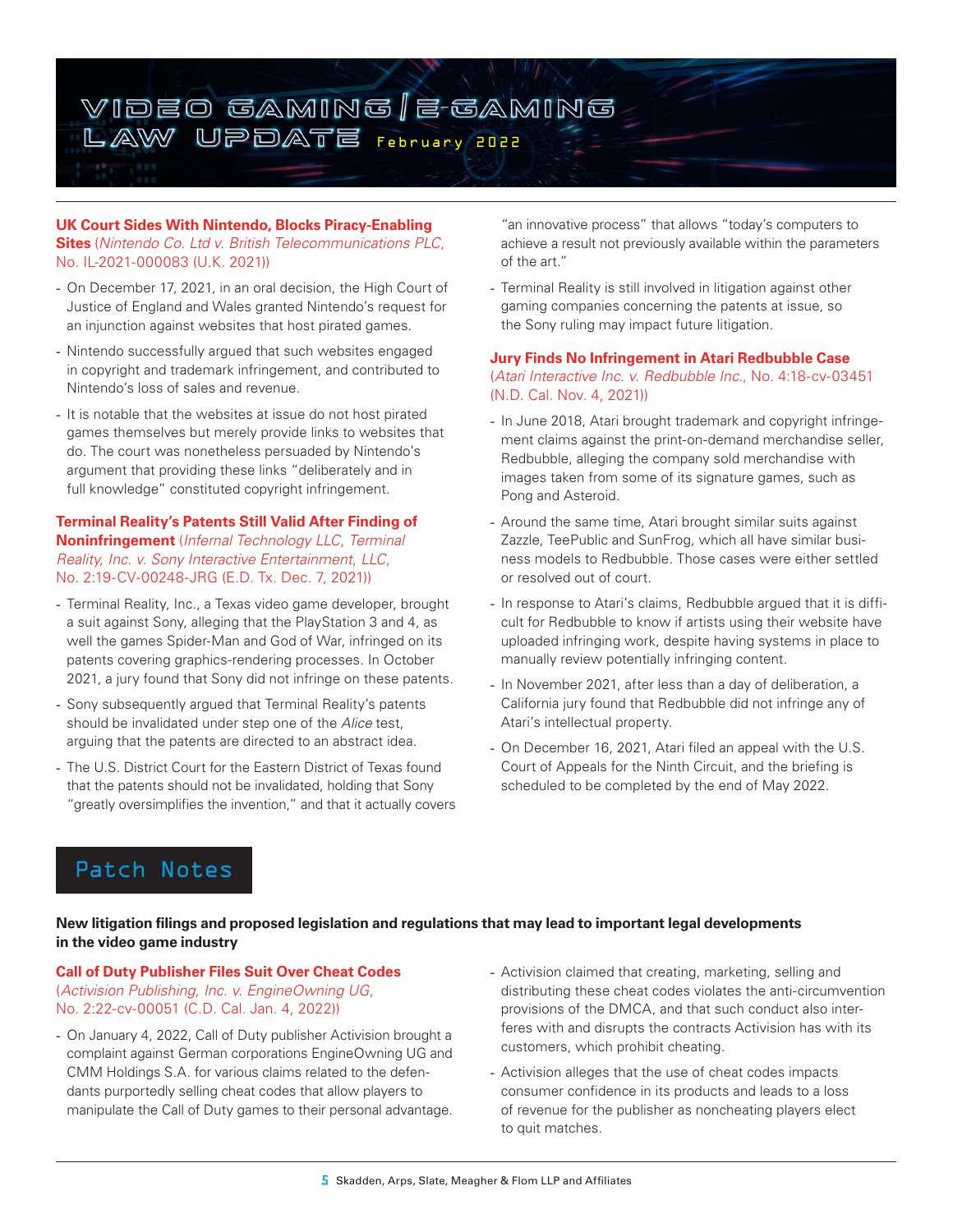

- Activision requested a preliminary and permanent injunction to restrict the defendants from trafficking the circumvention devices, intentionally interfering with player contracts and engaging in unfair competition, as well as damages and fees.
- On January 14, 2022, the U.S. District Court for the Central District of California granted Activision's *ex parte* application to serve 15 subpoenas for business records from various internet service providers, payment providers and social media websites in an attempt to identify additional defendants Activision claims are liable.

#### **League of Legends Developer Files Suit Over 'Knock-Off' Game** (*Riot Games, Inc. v. Suga PTE, Ltd.*, No. 2:22-cv-00429 (C.D. Cal. Jan. 20, 2022))

- On January 20, 2022, Riot Games, developer of the popular League of Legends (LoL) and related games, filed suit against a Vietnamese mobile game developer alleging that the developer's recent game, I Am Hero: AFK Tactical Teamfight, infringes Riot's copyrights.
- Specifically, Riot alleges that I Am Hero contains a number of playable "hero" characters that blatantly rip off the names, designs, backstories and abilities of LoL's playable "champion" characters.
- In the complaint, Riot notes that certain heroes have the same or nearly identical name as the counterpart champions, look nearly identical to the champions and have their backstories taken verbatim from the champion backstories included in LoL.
- Riot further alleges that the name of the Vietnamese developer's U.S. subsidiary (Imba) is a direct reference to LoL jargon (referring to an "imbalanced" or overpowered champion) and that Imba hosts its own LoL tournament among its employees.
- Riot is seeking actual or statutory damages, along with attorneys' fees, costs and an injunction.

#### **Motion To Dismiss Filed in Destiny Cheat Code Case**

(*Bungie, Inc. v. AimJunkies.com*, No. 2:21-cv-0911 TSZ (W.D. Wa. Jan. 11, 2022))

- On June 15, 2021, Bungie, Inc., the developer of Destiny 2, sued AimJunkies.com for allegedly developing, advertising and distributing cheat codes that give players an unfair advantage in the game.
- On January 10, 2022, AimJunkies.com filed a motion to dismiss Bungie's lawsuit, arguing that Bungie failed to properly allege that the cheat codes at issue constituted unauthorized copies of its copyrighted work, and that it similarly failed to allege a plausible claim for trademark infringement.
- The motion to dismiss also asserts that Bungie misused the legal system to put cheaters and those who assist them on notice as well as reiterate that Bungie does not tolerate cheating in Destiny 2.
- AimJunkies.com further requested that in the event that the motion to dismiss is not granted, Bungie and AimJunkies.com enter into arbitration in accordance with Bungie's terms of service.

#### **Apple/Epic Games Antitrust Case Heads to Ninth Circuit**  (*Epic Games, Inc. v. Apple Inc.*, No. 21-16506 (9th Cir. 2021))

- In August 2020, Epic Games, developer of Fortnite, introduced a new direct payment option for in-game purchases, eliminating the need for users to go through Apple's payment methods.
- In response, Apple removed Fortnite from the App Store for violating the "anti-steering" provision of the App Store's terms, which prevents developers from directing users to alternative payment methods.
- Epic sued, arguing that the anti-steering rule violates federal and state antitrust laws.
- In September 2021, the Northern District of California found, following a bench trial, that Apple violated antitrust laws by requiring people to pay for apps and in-app items through the App Store. However, the court also found that the overall payment structure of the App Store is not monopolistic.
- The district court issued an injunction requiring Apple to end its anti-steering rules by December 9, 2021. However, both parties appealed the ruling to the Ninth Circuit, and the injunction was stayed.
- Under the current briefing schedule, the appeal and cross-appeal will be fully submitted for consideration by mid-May 2022.

#### **Video Game Developer Sues Apple and Google for Selling Knock-Off Games** (*Krafton, Inc. v. Apple Inc.*, No. 2:22-cv-00209 (C.D. Cal. Jan. 10, 2022))

- On January 10, 2022, Krafton, Inc. accused Google and Apple of selling a game that allegedly is a blatant copy of its game PlayerUnknown's Battlegrounds (more commonly referred to as PUBG: Battlegrounds).
- Krafton alleges that Garena Online, a Singaporean video game developer, released an app on the Apple App Store and Google Play store called Free Fire MAX, which features game structure, game play, game elements and color schemes that bear striking similarity to those in PUBG: Battlegrounds.